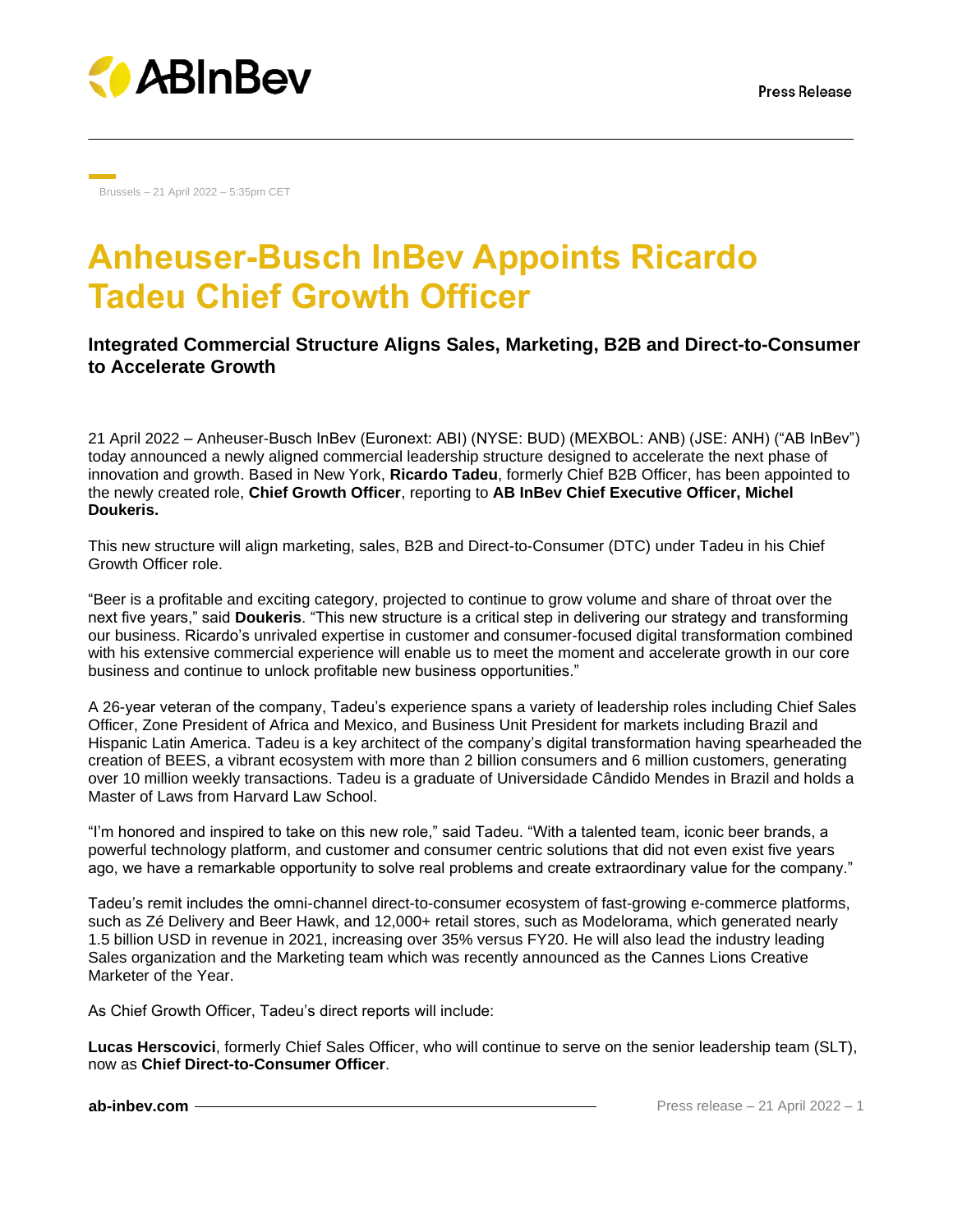

**Nick Caton**, formerly the Chief Financial Officer for Anheuser-Busch will replace Tadeu as **Chief BEES Officer**  and join the AB InBev SLT.

**Marcel Marcondes**, most recently President of Beyond Beer and formerly Chief Marketing Officer of Anheuser-Busch, has been appointed **Chief Marketing Officer of AB InBev** and will join the AB InBev SLT. Marcondes replaces **Pedro Earp** who is leaving the company.

**Pablo Panizza**, formerly Chief Direct to Consumer Officer, will transition to a new role as **Global Head of Sales & Distribution**.

And **Bernardo Novick, Global Head of ZX Ventures**, will now report to Tadeu in this new structure.

"At AB InBev, we are redefining what a beer company can be," added Doukeris. "This is an exceptional team, comprised of leaders expert in understanding and supporting consumer and customer needs, harnessing technology, and scaling new opportunities. With Ricardo's visionary leadership, this new strategically aligned commercial structure will deliver continued momentum through relentless execution of our strategy, accelerating our journey from being category leaders to leading category growth."

## **Executive Biographies**



## **Ricardo Tadeu, Chief Growth Officer, AB InBev**

Ricardo Tadeu is AB InBev's Chief Growth Officer. Appointed to this role in April 2022, Tadeu is responsible for driving growth by aligning key commercial functions including sales, marketing, B2B, direct to consumer and ZX ventures.

A key architect of the company's digital transformation, Tadeu was Chief B2B Officer prior to his current role, having spearheaded the creation of BEES, a vibrant ecosystem with more than 2 billion consumers and 6 million customers, generating over 10 million weekly transactions.

Born in 1976, he is a Brazilian citizen, and received a law degree from the

Universidade Cândido Mendes in Brazil and a Master of Laws from Harvard Law School in Cambridge, Massachusetts. He is also Six Sigma Black Belt certified. He joined Ambev in 1995 and has held various roles across the Commercial area. He was appointed Business Unit President for the operations in Hispanic Latin America in 2005, and served as Business Unit President, Brazil from 2008 to 2012. He served as Zone President, Mexico from 2013 until his appointment as Zone President Africa upon completion of the combination of SAB in 2016. Tadeu most recently served as Chief Sales Officer.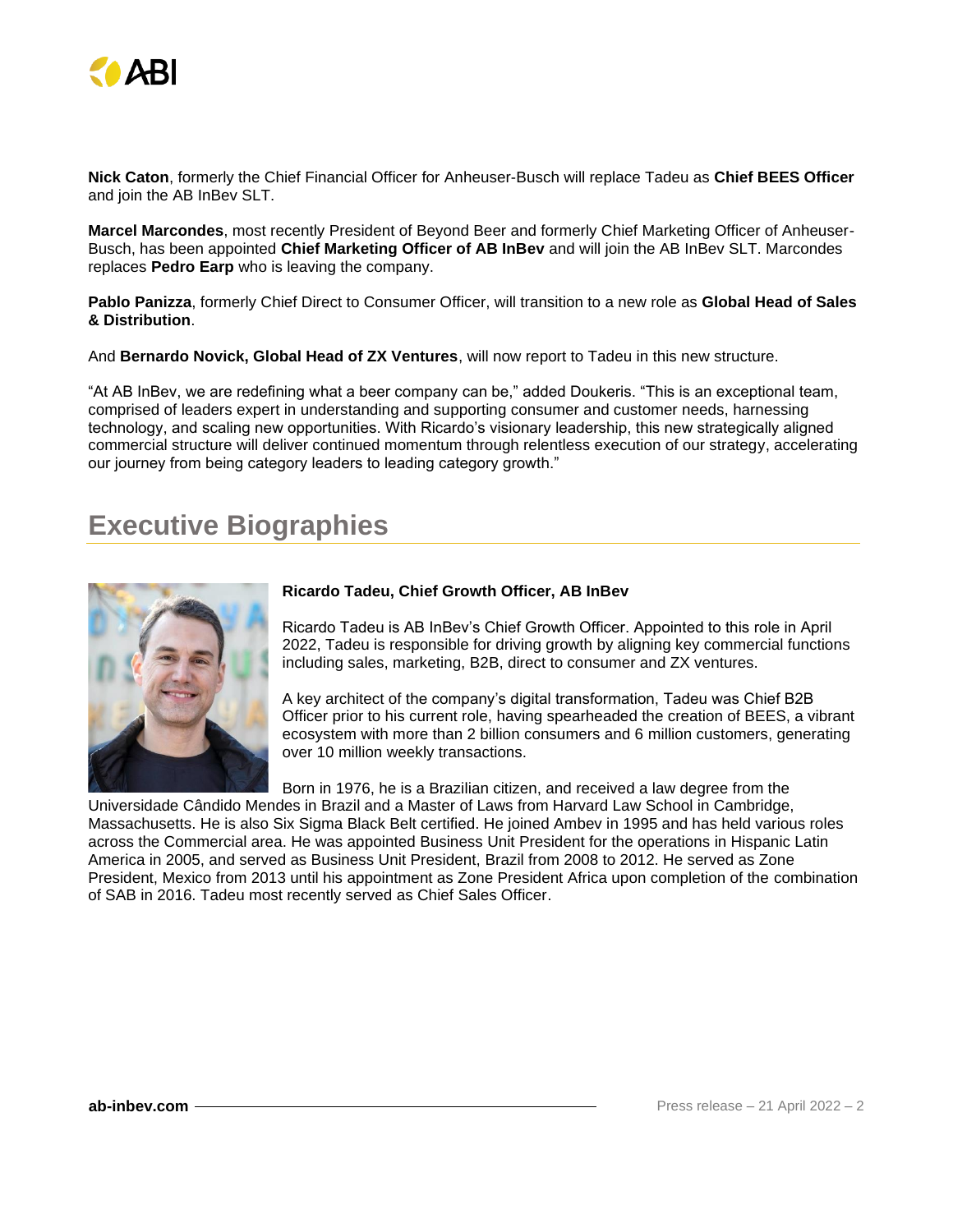



## **Lucas Herscovici, Chief Direct-to-Consumer, AB InBev**

Lucas Herscovici is AB InBev's Chief Direct-to-Consumer. Appointed in April 2022, Herscovici has been with AB InBev since 2002, most recently as Chief Sales Officer.

Born in 1977, he is an Argentinean citizen and received a Degree in Industrial Engineering from Instituto Tecnológico de Buenos Aires. Lucas joined the group in 2002 as a Global Management Trainee in Latin America South Zone and has built his career in Marketing and Sales. After working in Argentina in several commercial roles, he became head of innovation for global brands and later Global Marketing

Director of Stella Artois in 2008. In 2011 he was responsible for opening the "Beer Garage", AB InBev's Global digital innovation office, based out of Palo Alto, California. In 2012, he joined the North America Zone to become VP Digital Marketing and in 2014 he was appointed VP Consumer Connections for USA. In 2017, he was appointed Global Marketing VP of Insights, Innovation and Consumer Connections and held such role until 31 December 2018 when he became Chief Non-Alcohol Officer until August 2020.



## **Nick Caton, Chief BEES Officer, AB InBev**

Nick Caton is AB InBev's Chief BEES Officer. Appointed in April 2022, Caton has been with AB InBev for over 10 years, most recently as Chief Financial Officer for Anheuser-Busch.

Born in 1982, he is a U.S. citizen and received a bachelor's degree in mathematics from Stanford University and a law degree from Yale Law School. During his time at the company, Caton has held roles in finance, technology and sales in the North America Zone, Asia-Pacific Zone, BEES, and GHQ. Prior to Anheuser-Busch, Caton was with McKinsey and with Skadden Arps LLP.



## **Marcel Marcondes, Chief Marketing Officer, AB InBev**

Marcel Marcondes is AB InBev's Chief Marketing Officer. Appointed in April 2022, Marcondes has been with the company since 2005, most recently as Global President, Beyond Beer. Born in 1975, he is a Brazilian citizen and holds master's degree in business administration from the Business School São Paulo.

From 2017 to 2021, Marcondes was the Chief Marketing Officer at Anheuser-Busch, where he led the marketing strategy for a broad portfolio of some of the world's largest beer brands. Marcondes sits on the Board of the Association of National Advertisers (ANA) and is a member of the Cannes Lions CMO Growth Council. He

also sits on Adweek's Diversity & Inclusion Council and leads Anheuser-Busch's partnerships with AIMM's #SeeHer and #SeeAll to promote multicultural marketing.

Before joining AB InBev, Marcondes spent seven years in brand management at Unilever.